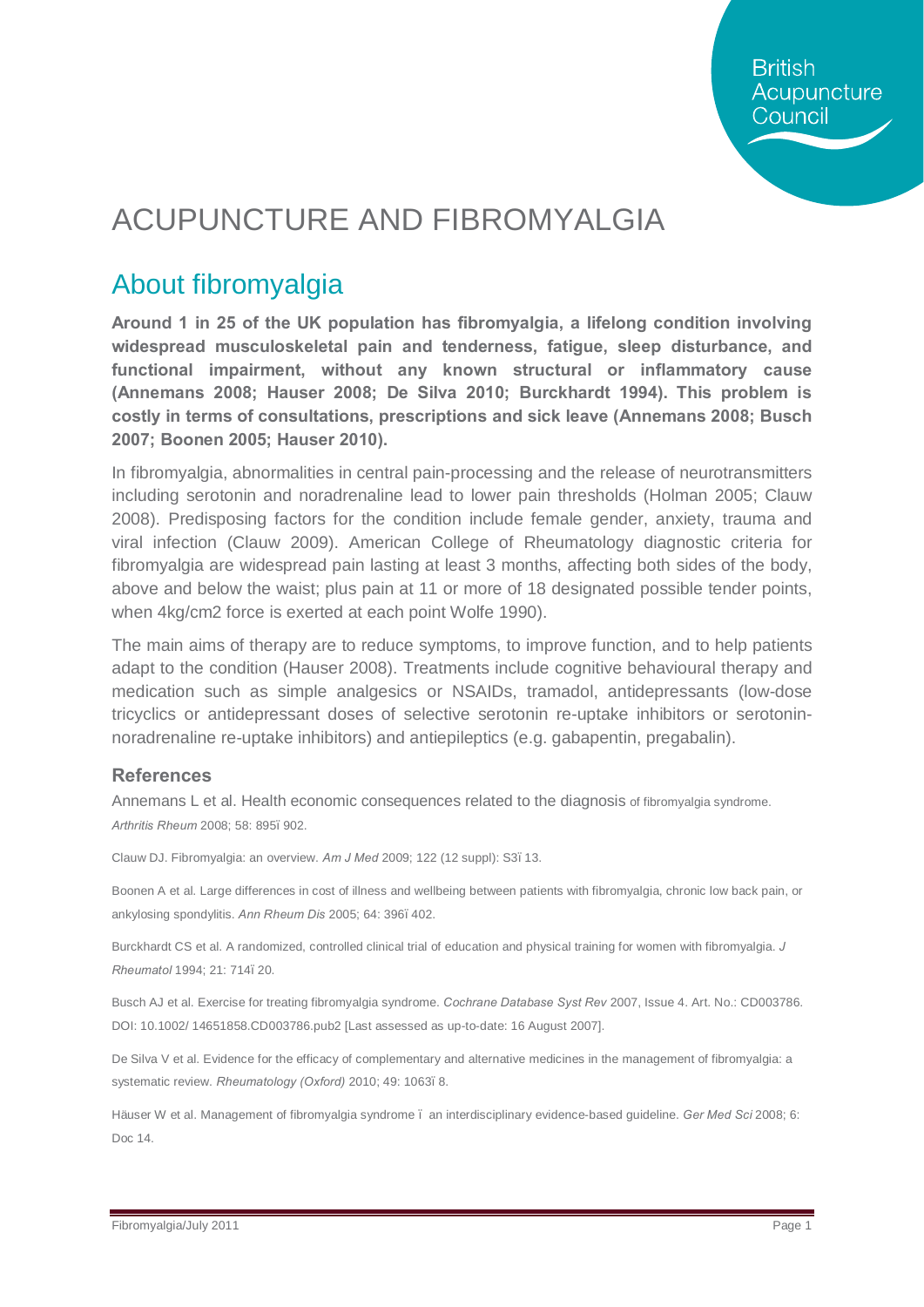Häuser W et al. Comparative efficacy and harms of duloxetine, milnacipran, and pregabalin in fibromyalgia syndrome. *J Pain*  2010; 11: 505–21.

Holman AJ, Myers RR. A randomized, double-blind, placebo-controlled trial of pramipexole, a dopamine agonist, in patients with fibromyalgia receiving concomitant medications. Arthritis Rheum 2005; 52: 2495. 505.

Wolfe F et al. The American College of Rheumatology 1990 Criteria for the Classification of Fibromyalgia. Report of the Multicenter Criteria Committee. *Arthritis Rheum* 1990; 33: 160–72.

#### How acupuncture can help

Western-based systematic reviews of acupuncture for fibromyalgia are dependent on rather few, rather small, randomised trials in which the verum treatment has been compared to a sham version of acupuncture. Given that the sham interventions are not inactive placebos, but effectively different versions of acupuncture, it is not surprising that most reviews have not found acupuncture to be superior. The most recent (Langhorst 2010), with more trials included, reported acupuncture to have a significantly better analgesic effect than sham (though it was not superior for other symptoms). Another recent review, with access to the Chinese literature, was able to assess the effectiveness of acupuncture against conventional medication, as well as against sham (Cao 2010). This found it to be better than drugs in terms of pain relief. Acupuncture may have the greatest benefit when applied together with medication or other therapeutic options (Targino 2008, Jang 2010). Further trials are needed, of larger size and with sounder methodology, and especially those that compare acupuncture to existing conventional interventions. [See Table below]

In general, acupuncture is believed to stimulate the nervous system and cause the release of neurochemical messenger molecules. The resulting biochemical changes influence the body's homeostatic mechanisms, thus promoting physical and emotional well-being. Stimulation of certain acupuncture points has been shown to affect areas of the brain that are known to reduce sensitivity to pain and stress, as well as promoting relaxation and deactivating the  $\pm$ nalyticalgbrain, which is responsible for anxiety (Wu 1999).

Acupuncture may help relieve pain in patients with fibromyalgia by:

- altering the braing chemistry, increasing endorphins (Han 2004) and neuropeptide Y levels (Lee 2009; Cheng 2009), and reducing serotonin levels (Zhou 2008);
- · evoking short-term increases in mu -opioid receptors binding potential, in multiple pain and sensory processing regions of the brain (Harris 2009);
- · stimulating nerves located in muscles and other tissues, which leads to release of endorphins and other neurohumoral factors, and changes the processing of pain in the brain and spinal cord (Pomeranz 1987, Zhao 2008);
- reducing inflammation, by promoting release of vascular and immunomodulatory factors (Kavoussi 2007, Zijlstra 2003)
- improving muscle stiffness and joint mobility by increasing local microcirculation (Komori 2009), which aids dispersal of swelling.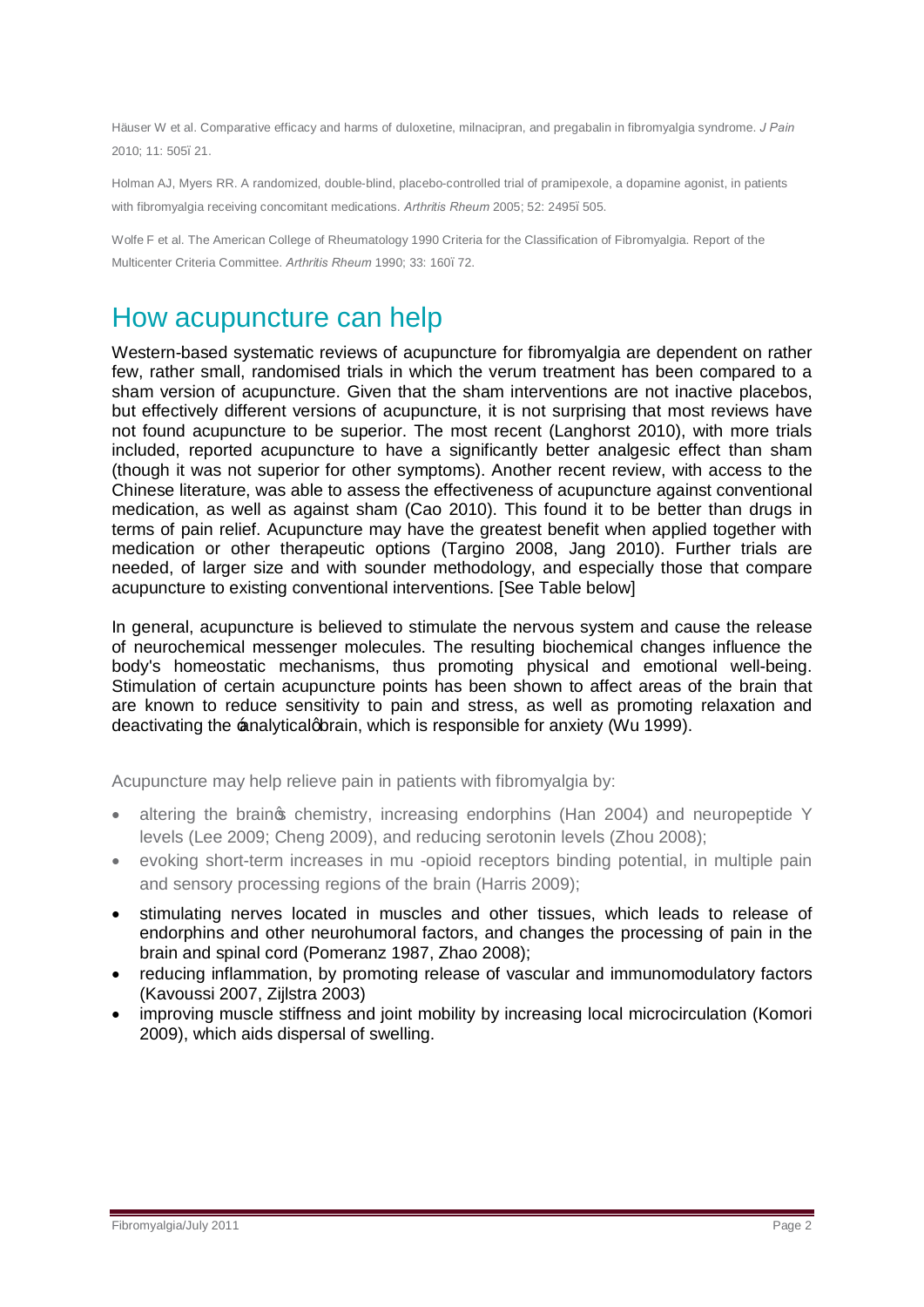### About traditional acupuncture

Acupuncture is a tried and tested system of traditional medicine, which has been used in China and other eastern cultures for thousands of years to restore, promote and maintain good health. Its benefits are now widely acknowledged all over the world and in the past decade traditional acupuncture has begun to feature more prominently in mainstream healthcare in the UK. In conjunction with needling, the practitioner may use techniques such as moxibustion, cupping, massage or electro-acupuncture. They may also suggest dietary or lifestyle changes.

Traditional acupuncture takes a holistic approach to health and regards illness as a sign that the body is out of balance. The exact pattern and degree of imbalance is unique to each individual. The traditional acupuncturists skill lies in identifying the precise nature of the underlying disharmony and selecting the most effective treatment. The choice of acupuncture points will be specific to each patiento needs. Traditional acupuncture can also be used as a preventive measure to strengthen the constitution and promote general wellbeing.

An increasing weight of evidence from Western scientific research (see overleaf) is demonstrating the effectiveness of acupuncture for treating a wide variety of conditions. From a biomedical viewpoint, acupuncture is believed to stimulate the nervous system, influencing the production of the body to communication substances - hormones and neurotransmitters. The resulting biochemical changes activate the body's self-regulating homeostatic systems, stimulating its natural healing abilities and promoting physical and emotional well-being.

#### About the British Acupuncture Council

With over 3000 members, the British Acupuncture Council (BAcC) is the UK<sup>®</sup> largest professional body for traditional acupuncturists. Membership of the BAcC guarantees excellence in training, safe practice and professional conduct. To find a qualified traditional acupuncturist, contact the BAcC on 020 8735 0400 or visit [www.acupuncture.org.uk](http://www.acupuncture.org.uk/)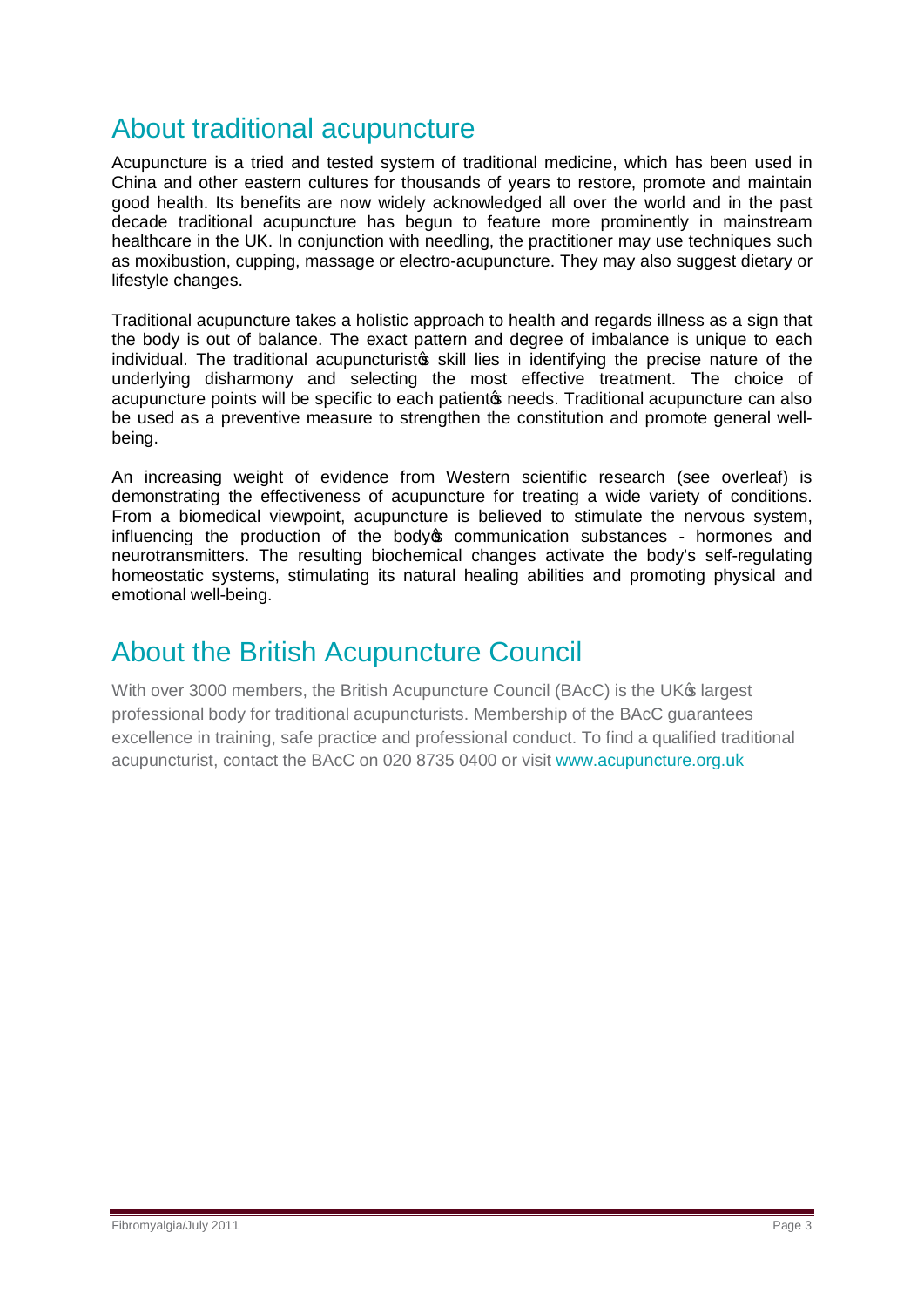# ACUPUNCTURE AND FIBROMYALGIA

## The evidence

| <b>Research</b>                                                                                                                                                                                                   | <b>Conclusion</b>                                                                                                                                                                                                                                                                                                                                                                                                                                                                                                                                                                                                                                                                                                                                                                                                                                                                                                                                                                                                                                                                                                                 |
|-------------------------------------------------------------------------------------------------------------------------------------------------------------------------------------------------------------------|-----------------------------------------------------------------------------------------------------------------------------------------------------------------------------------------------------------------------------------------------------------------------------------------------------------------------------------------------------------------------------------------------------------------------------------------------------------------------------------------------------------------------------------------------------------------------------------------------------------------------------------------------------------------------------------------------------------------------------------------------------------------------------------------------------------------------------------------------------------------------------------------------------------------------------------------------------------------------------------------------------------------------------------------------------------------------------------------------------------------------------------|
| <b>Systematic reviews (SRs)</b>                                                                                                                                                                                   |                                                                                                                                                                                                                                                                                                                                                                                                                                                                                                                                                                                                                                                                                                                                                                                                                                                                                                                                                                                                                                                                                                                                   |
| Langhorst J et al. Efficacy of<br>acupuncture in fibromyalgia syndrome a<br>systematic review with a meta-analysis<br>of controlled clinical trials.<br>Rheumatology 2010; 49: 778-88.                            | A systematic review that assessed the efficacy of acupuncture in<br>fibromyalgia syndrome (FMS). Seven randomised controlled trials with<br>a median treatment time of 9 (range 6-25) sessions and 385 patients<br>were included. Outcomes of interest were key symptoms of FMS,<br>namely pain, fatigue, sleep disturbances, reduced physical function<br>and side effects at post-treatment. Strong evidence for the reduction of<br>pain (SMD 0.25; 95% CI 0.49 to 0.02; p=0.04) was found post-<br>treatment. There was no evidence for the reduction of fatigue and<br>sleep disturbances, or the improvement of physical function at post-<br>treatment. Subgroup analyses resulted in moderate evidence for a<br>significant and small reduction of pain at post-treatment in studies with<br>electro-stimulation and individualised acupuncture. Stratifying the type<br>of controls (penetrating vs. non-penetrating control acupuncture) did<br>not change the results. The reviewers concluded that there was a small<br>analgesic effect with acupuncture but that this was not clearly<br>distinguishable from bias. |
| Cao H et al. Traditional Chinese<br>medicine for treatment of fibromyalgia: A<br>systematic review of randomized<br>controlled trials. Journal of Alternative<br>and Complementary Medicine 2010; 16:<br>397-409. | A systematic review that looked at the beneficial and harmful effects of<br>TCM therapies for fibromyalgia. Twenty-five randomised controlled<br>trials involving 1,516 participants were included. Overall, 10 trials were<br>eligible for the meta-analysis, and data from remaining 15 trials were<br>synthesized qualitatively. Acupuncture reduced the number of tender<br>points (MD -3.21, 95% CI -4.23 to -2.11; p<0.00001), and pain scores<br>compared with conventional medications (MD-1.78, 95% CI-2.24 to-<br>1.32; p<0.00001) but not compared with sham acupuncture (MD -0.55,<br>95% CI-1.35-0.24; p=0.17). A combination of acupuncture and<br>cupping therapy was better than conventional medications for reducing<br>pain (MD-1.66, 95% CI-2.14 to -1.19; p<0.00001), and for improving<br>depression scores (MD -4.92, 95% CI -6.49 to -3.34; p<0.00001). The<br>reviewers concluded that TCM therapies appear to be effective for<br>treating fibromyalgia, though further, more rigorous, research is<br>warranted.                                                                                       |

[treatments in fibromyalgia.](http://ovidsp.tx.ovid.com/sp-3.2/ovidweb.cgi?&S=MNFOFPPAOMDDAKHDNCDLLEJJJHJGAA00&Complete+Reference=S.sh.69%7c23%7c1) *21.*

Baranowsky J et al. [Qualitative systemic](http://ovidsp.tx.ovid.com/sp-3.2/ovidweb.cgi?&S=MNFOFPPAOMDDAKHDNCDLLEJJJHJGAA00&Complete+Reference=S.sh.69%7c23%7c1)  A systematic review including 23 randomised controlled trials of [review of randomized controlled trials on](http://ovidsp.tx.ovid.com/sp-3.2/ovidweb.cgi?&S=MNFOFPPAOMDDAKHDNCDLLEJJJHJGAA00&Complete+Reference=S.sh.69%7c23%7c1) acupuncture, balneotherapy, thermotherapy, magnetic therapy, [complementary and alternative medicine](http://ovidsp.tx.ovid.com/sp-3.2/ovidweb.cgi?&S=MNFOFPPAOMDDAKHDNCDLLEJJJHJGAA00&Complete+Reference=S.sh.69%7c23%7c1)  homeopathy, manual manipulation, mind-body medicine, diet therapy Rheumatology International 2009; 30: 1- acupuncture were mixed, with a tendency toward positive results. and music therapy for the treatment of fibromyalgia. The results for

**Randomised controlled trials**

Jang ZY et al. Combination of acupuncture, cupping and medicine for treatment of fibromyalgia syndrome: a

A 4-week randomised controlled trial to evaluate the clinical effect of a combination of acupuncture, cupping and medicine for the treatment of fibromyalgia syndrome. In all, 186 patients were included and were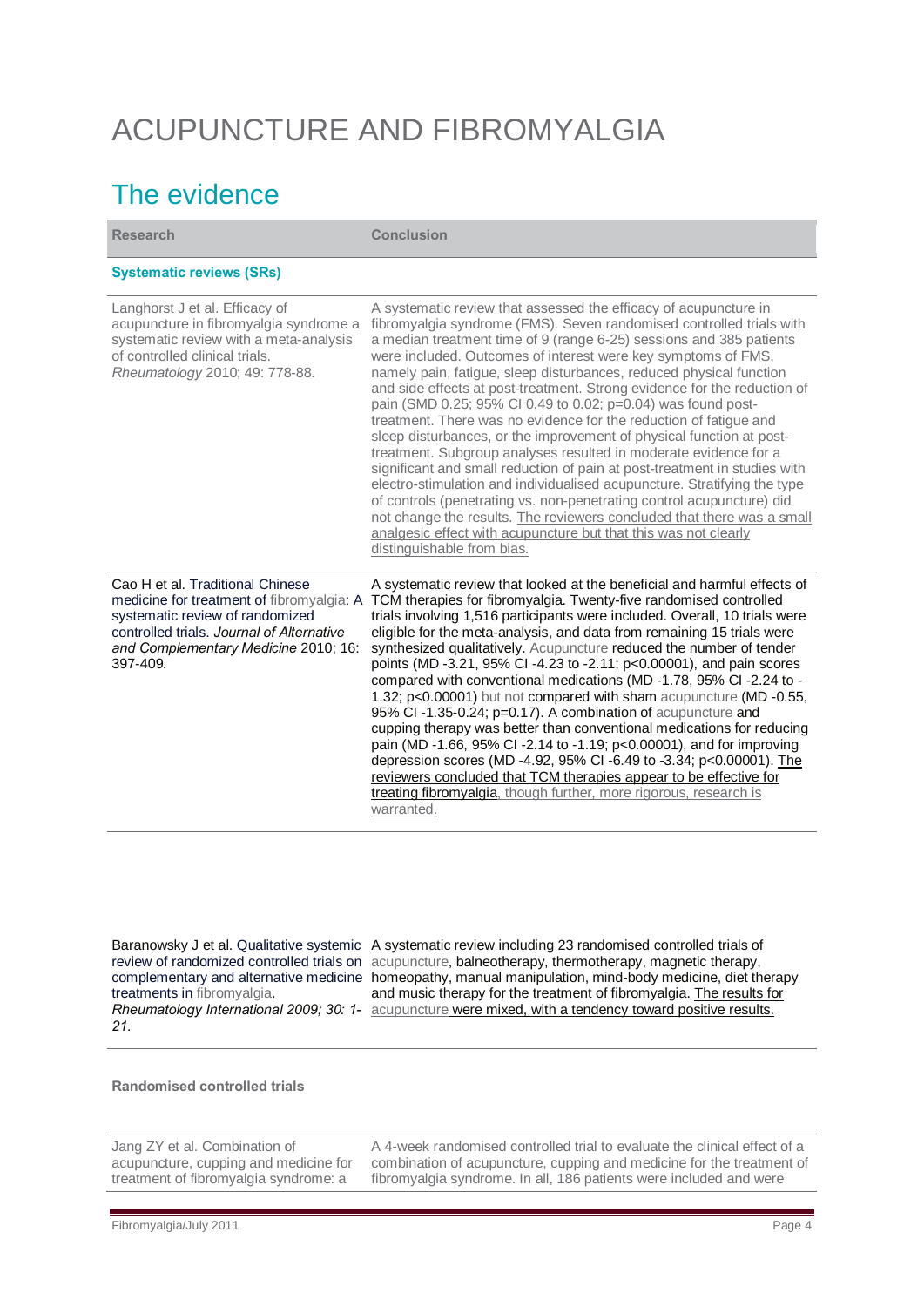| multi-central randomized controlled trial<br>[Article in Chinese]. Zhongguo Zhen Jiu<br>2010; 30:265-9.                                                                                      | divided into an acupuncture, cupping and western medicine group<br>(amitriptyline) (group A); an acupuncture plus cupping group (group B);<br>and a western medicine alone group (group C). The McGill Pain<br>Questionnaire (MPQ), the Hamilton Depression Scale (HAMD), the<br>amount of tender points and the time to a beneficial effect were used to<br>assess therapeutic effect. The cured and markedly effective rate was<br>65.0% in group A, 15.9% in the group B and 16.1% in group C<br>(p<0.001 between group A and both groups B and C). After treatment,<br>MPQ and HAMD scores, and the amount of tender points decreased in<br>all the three groups, group A being significantly better than group B<br>and group C. The time to a beneficial effect was less in group A than<br>groups B and C. The researchers concluded that the therapeutic effect<br>of a combination of acupuncture, cupping and amitriptyline on<br>fibromyalgia syndrome is superior to that of acupuncture plus cupping<br>or amitriptyline alone.                                                                                           |
|----------------------------------------------------------------------------------------------------------------------------------------------------------------------------------------------|----------------------------------------------------------------------------------------------------------------------------------------------------------------------------------------------------------------------------------------------------------------------------------------------------------------------------------------------------------------------------------------------------------------------------------------------------------------------------------------------------------------------------------------------------------------------------------------------------------------------------------------------------------------------------------------------------------------------------------------------------------------------------------------------------------------------------------------------------------------------------------------------------------------------------------------------------------------------------------------------------------------------------------------------------------------------------------------------------------------------------------------|
| Targino RA et al. A randomized<br>controlled trial of acupuncture added to<br>usual treatment for fibromyalgia. Journal<br>of Rehabilitation Medicine 2008; 40:<br>582-8.                    | A randomised controlled trial that evaluated the effectiveness of<br>acupuncture for fibromyalgia in 58 women. Patients were give either<br>acupuncture plus tricyclic antidepressants and exercise, or tricyclic<br>anti-depressants and exercise only. Patients rated their pain on a<br>visual analogue scale. A blinded assessor evaluated both the mean<br>pressure pain threshold value over all 18 fibromyalgia points and<br>quality of life using SF-36. At the end of 20 sessions, patients who<br>received acupuncture were significantly better than the control group in<br>all measures of pain and in 5 of the SF-36 subscales. After 6 months,<br>the acupuncture group was significantly better than the control group in<br>numbers of tender points, mean pressure pain threshold at the 18<br>tender points and 3 subscales of SF-36. The reviewers concluded that<br>addition of acupuncture to usual treatments for fibromyalgia may be<br>beneficial for pain and quality of life up to 3 months after the end of<br>treatment                                                                                  |
| Martin DP et al. Improvement in<br>fibromyalgia symptoms with<br>acupuncture: Results of a randomized<br>controlled trial. Mayo Clinic Proceedings<br>2006; 81: 749-57.                      | A randomised controlled trial to compare real and sham acupuncture<br>for fibromyalgia in 50 patients. Symptoms were measured with the<br>Fibromyalgia Impact Questionnaire (FIQ) and the Multidimensional<br>Pain Inventory at baseline, immediately after treatment, and at 1 month<br>and 7 months after treatment. Total fibromyalgia symptoms, as<br>measured by the FIQ, were significantly improved in the acupuncture<br>group compared with the control group during the study period<br>(p=0.01). The largest difference in mean FIQ total scores was<br>observed at 1 month (42.2 vs. 34.8 in the control and acupuncture<br>groups, respectively; p=0.007). Fatigue and anxiety were the most<br>significantly improved symptoms during the follow-up period. However,<br>activity and physical function levels did not change. Acupuncture was<br>well tolerated, with minimal adverse effects. The researchers<br>concluded that acupuncture significantly improved symptoms of<br>fibromyalgia, and that symptomatic improvement was not restricted to<br>pain relief and was most significant for fatigue and anxiety. |
| <b>Research on mechanisms for</b><br>acupuncture                                                                                                                                             |                                                                                                                                                                                                                                                                                                                                                                                                                                                                                                                                                                                                                                                                                                                                                                                                                                                                                                                                                                                                                                                                                                                                        |
| Harris RE et al. Traditional Chinese<br>acupuncture and placebo (sham)<br>acupuncture are differentiated by their<br>effects on mu-opioid receptors (MORs).<br>Neuroimage 2009; 47: 1077-85. | A 4-week randomised controlled trial that compared both short- and<br>long-term effects of traditional Chinese acupuncture (TA) versus sham<br>acupuncture (SA) treatment on in vivo MOR binding availability in<br>chronic pain patients diagnosed with fibromyalgia. Positron emission<br>tomography (PET) with (11)C-carfentanil was performed once during<br>the first treatment session and then repeated a month later following<br>the eighth treatment. Acupuncture therapy evoked short-term<br>increases in MOR binding potential, in multiple pain and sensory<br>processing regions including the cingulate (dorsal and subgenual),<br>insula, caudate, thalamus, and amygdala. Acupuncture therapy also                                                                                                                                                                                                                                                                                                                                                                                                                   |

caudate, and amygdala. These short- and long-term effects were

evoked long-term increases in MOR binding potential in some of the same structures including the cingulate (dorsal and perigenual),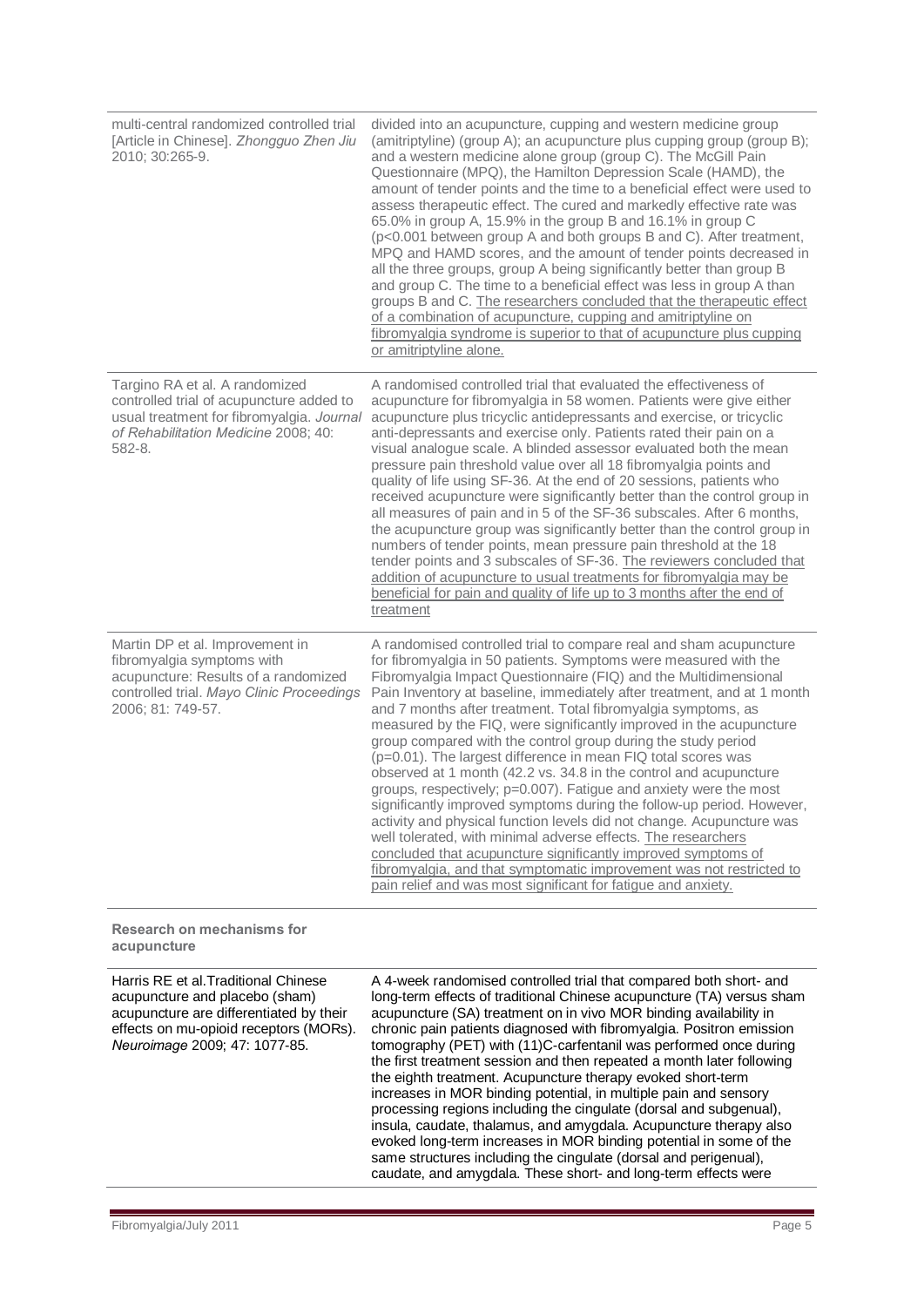|                                                                                                                                                                                                                                      | absent in the sham group, where small reductions were observed, an<br>effect more consistent with previous placebo PET studies. Long-term<br>increases in MOR BP following TA were also associated with greater<br>reductions in clinical pain. The researchers concluded that their<br>findings suggest that divergent MOR processes may mediate clinically<br>relevant analgesic effects for acupuncture and sham acupuncture.                                                                                                                                                                              |
|--------------------------------------------------------------------------------------------------------------------------------------------------------------------------------------------------------------------------------------|---------------------------------------------------------------------------------------------------------------------------------------------------------------------------------------------------------------------------------------------------------------------------------------------------------------------------------------------------------------------------------------------------------------------------------------------------------------------------------------------------------------------------------------------------------------------------------------------------------------|
| Cheng CH et al. Endogenous Opiates in<br>the Nucleus Tractus Solitarius Mediate<br>Electroacupuncture-induced Sleep<br>Activities in Rats. Evid Based<br>Complement Alternat Med 2009 Sep 3.<br>[Epub ahead of print]                | An animal study that investigated the involvement of the nucleus<br>tractus soliatarius opioidergic system in electroacupuncture-induced<br>alterations in sleep, the findings of which suggested that mechanisms<br>of sleep enhancement may be mediated, in part, by cholinergic<br>activation, stimulation of the opiodergic neurons to increase the<br>concentrations of beta-endorphin and the involvement of the u-opioid<br>receptors.                                                                                                                                                                 |
| Lee B et al. Effects of acupuncture on<br>chronic corticosterone-induced<br>depression-like behavior and expression<br>of neuropeptide Y in the rats.<br>Neuroscience Letters 2009; 453: 151-6.                                      | In animal studies, acupuncture has been found to significantly reduce<br>anxiety-like behaviour, and increase brain levels of neuropeptide Y, the<br>brain levels of which appear to correlate with reported anxiety.                                                                                                                                                                                                                                                                                                                                                                                         |
| Komori M et al. Microcirculatory<br>responses to acupuncture stimulation<br>and phototherapy. Anesth Analg 2009;<br>108: 635-40.                                                                                                     | Experimental study on rabbits in which acupuncture stimulation was<br>directly observed to increase diameter and blood flow velocity of<br>peripheral arterioles, enhancing local microcirculation.                                                                                                                                                                                                                                                                                                                                                                                                           |
| Zhao ZQ. Neural mechanism<br>underlying acupuncture analgesia. Prog<br>Neurobiol 2008; 85: 355-75.                                                                                                                                   | Review article that discusses the various peripheral and central<br>nervous system components of acupuncture anaesthesia in detail.                                                                                                                                                                                                                                                                                                                                                                                                                                                                           |
| Zhou Q et al. The effect of electro-<br>acupuncture on the imbalance between<br>monoamine neurotransmitters and<br>GABA in the CNS of rats with chronic<br>emotional stress-induced anxiety. Int J<br>Clin Acupunct 2008 ;17: 79-84. | A study of the regulatory effect of electro-acupuncture on the<br>imbalance between monoamine neurotransmitters and GABA in the<br>central nervous system of rats with chronic emotional stress-induced<br>anxiety. The levels of serotonin, noradrenaline and dopamine fell<br>significantly, while GABA levels were significantly higher in the rats<br>given acupuncture (P<0.05, or P<0.0). The researchers concluded that<br>the anti-anxiety effect of electro-acupuncture may relate to its<br>regulation of the imbalance of neurotransmitters.                                                       |
| Kavoussi B, Ross BE. The<br>neuroimmune basis of anti-<br>inflammatory acupuncture. Integr<br>Cancer Ther 2007; 6: 251-7.                                                                                                            | Review article that suggests the anti-inflammatory actions of traditional<br>and electro-acupuncture are mediated by efferent vagus nerve<br>activation and inflammatory macrophage deactivation.                                                                                                                                                                                                                                                                                                                                                                                                             |
| Han JS. Acupuncture and endorphins.<br>Neurosci Lett 2004; 361: 258-61.                                                                                                                                                              | A literature review of studies relating to the release of endorphins by<br>acupuncture.                                                                                                                                                                                                                                                                                                                                                                                                                                                                                                                       |
| Zijlstra FJ et al. Anti-inflammatory<br>actions of acupuncture. Mediators<br>Inflamm 2003; 12: 59-69.                                                                                                                                | An article that suggests a hypothesis for anti-inflammatory action of<br>acupuncture: Insertion of acupuncture needles initially stimulates<br>production of beta-endorphins, CGRP and substance P, leading to<br>further stimulation of cytokines and NO. While high levels of CGRP<br>have been shown to be pro-inflammatory, CGRP in low concentrations<br>exerts potent anti-inflammatory actions. Therefore, a frequently<br>applied 'low-dose' treatment of acupuncture could provoke a sustained<br>release of CGRP with anti-inflammatory activity, without stimulation of<br>pro-inflammatory cells. |
| Wu MT et al. Central nervous pathway<br>for acupuncture stimulation: localization<br>of processing with functional MR<br>imaging of the brain--preliminary<br>experience. Radiology 1999; 212: 133-<br>41.                           | An experimental study using MRI to characterise the central nervous<br>system pathway for acupuncture stimulation, which found that<br>acupuncture activates structures of descending antinocioceptive<br>pathway and deactivates areas mediating pain modulation.                                                                                                                                                                                                                                                                                                                                            |
| Pomeranz B. Scientific basis of<br>acupuncture. In: Stux G, Pomeranz B,                                                                                                                                                              | Needle activation of A delta and C afferent nerve fibres in muscle<br>sends signals to the spinal cord, where dynorphin and enkephalins are                                                                                                                                                                                                                                                                                                                                                                                                                                                                   |